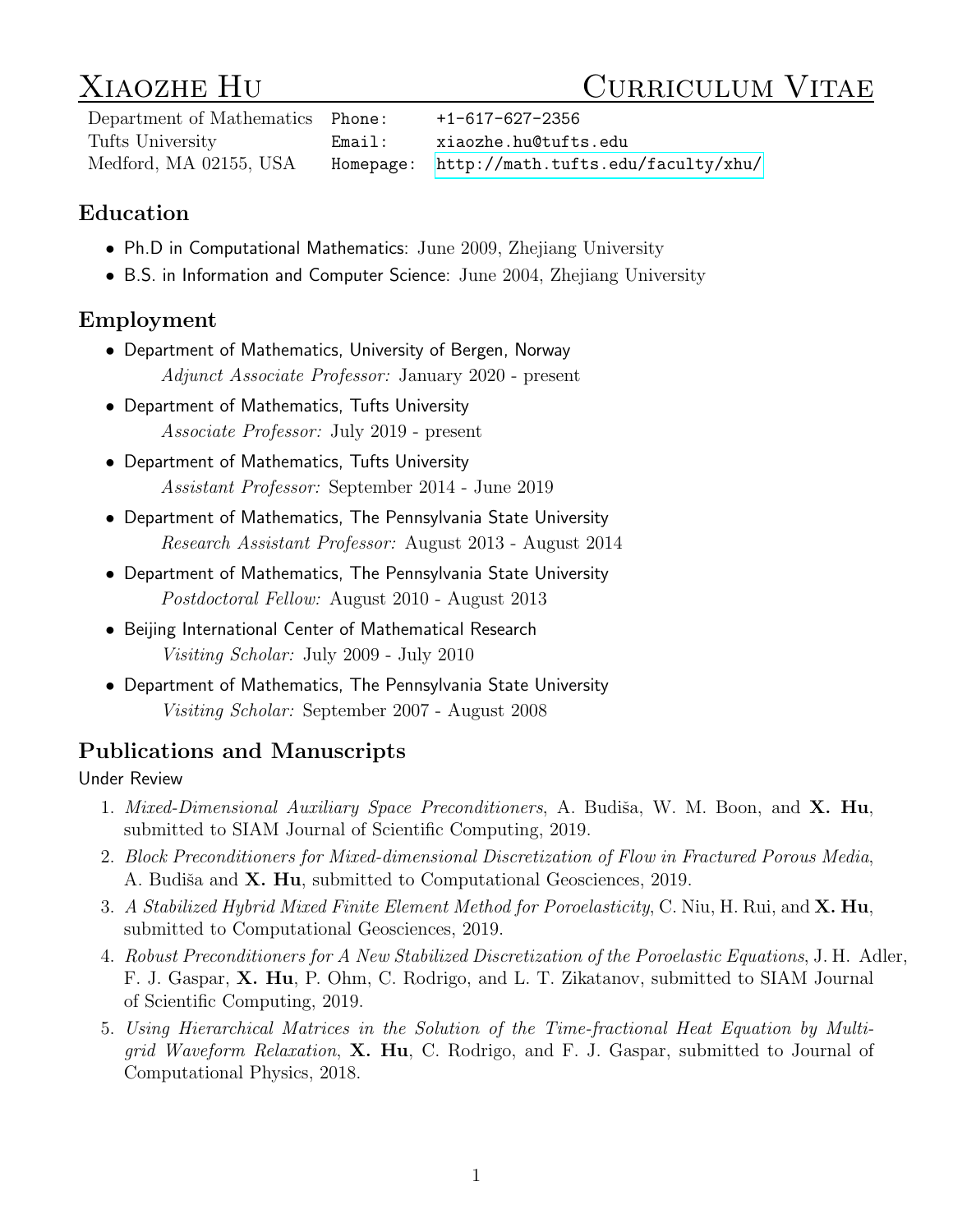#### Refereed Publications

- 6. Convergence Analysis of a Generalized Full Approximation Storage Scheme for Convex Optimization Problems, L. Chen, X. Hu, and S. M. Wise, Mathematics of Computation, accepted.
- 7. Auxiliary space preconditioning for mixed finite element discretizations of Richards' equation, J. Batista, X. Hu, and L. T. Zikatanov, Computers and Mathematics with Applications, in press.
- 8. Randomized and Fault-tolerant Method of Subspace Corrections, **X. Hu**, J. Xu, and L. T. Zikatanov, Research in the Mathematical Sciences, in press.
- 9. The Shifted-inverse Power Weak Galerkin Method for Eigenvalue Problems, Q. Zhai, X. Hu, R. Zhang, Journal of Computational Mathematics, in press.
- 10. An Adaptive Multigrid Method based on Path Cover, **X. Hu**, J. Lin, and L. T. Zikatanov, SIAM Journal of Scientific Computing, 41(5), S220-S241, 2019.
- 11. Modifying AMG Coarse Spaces with Weak Approximation Property to Exhibit Approximation in Energy Norm, **X. Hu** and P. S. Vassilevski, SIAM Journal on Matrix Analysis and Applications, 40(3), 1131-1152, 2019.
- 12. A Spatially Adaptive High-order Meshless Method for Fluid-Structure Interactions, W. Hu, N. Trask, **X. Hu**, and W. Pan, Computer Methods in Applied Mechanics and Engineering, 355, 67-93, 2019.
- 13. Assessment of network module identification across complex diseases, S. Choobdar, M. E. Ahsen, J. Crawford, M. Tomasoni, T. Fang, D. Lamparter, J. Lin, B. Hescott, X. Hu, J. Mercer, T. Natoli, R. Narayan, A. Subramanian, J. D. Zhang, G. Stolovitzky, Z. Kutalik, K. Lage, D. K. Slonim, J. Saez-Rodriguez, L. J. Cowen, S. Bergmann, and D. Marbach, Nature Methods, 16(9), 843-852, 2019.
- 14. An a Posteriori Error Estimator for the Weak Galerkin Least-Squares Finite-Element Method, J. H. Adler, X. Hu, L. Mu, and X. Ye, Journal of Computational and Applied Mathematics, 362, 383-399, 2019.
- 15. A Weak Galerkin Finite Element Method for the Navier-Stokes Equations, X. Hu, L. Mu, and X. Ye, Journal of Computational and Applied Mathematics, 362, 614-625, 2019.
- 16. Common Randomized Shortest Paths (C-RSP): A Simple Yet Effective Framework for Multi-*View Graph Embedding*, A. Gamage, B. Rappaport, S. Aeron, and  $X$ . Hu, 2019 IEEE International Conference on Acoustics, Speech, and Signal Processing, ICASSP 2019.
- 17. A Consistent Spatially Adaptive Smoothed Particle Hydrodynamics Method for Fluid-Structure Interactions, W. Hu, G. Guo, X. Hu, D. Negrut, Z. Xu, and W. Pan, Computer Methods in Applied Mechanics and Engineering, 347, 402-424, 2019.
- 18. Anti-myeloma Activity and Molecular Logic Operation by Natural Killer Cells in Microfluidic Droplets, S. Sarkar, S. McKenny, P. Sabhachandani, J. Adler, X. Hu, D. Stroopinski, J. Rosenblatt, D. Avigan, and T. Konry, Sensors and Actuators B: Chemical, 282, 580-589, 2019.
- 19. Vector-potential Finite-element formulations for Two-dimensional Resistive Magnetohydrodynamics, J. H. Adler, Y. He, X. Hu, and S. P. MacLachlan, Computers and Mathematics with Applications, 77(2), 476-493, 2019.
- 20. Robust Block Preconditioners for Biot's Model, J. H. Adler, F. J. Gaspar, X. Hu, C. Rodrigo, and L. T. Zikatanov, In Domain Decomposition Methods in Science and Engineering XXIV, Lecture Notes in Computational Science and Engineering. Springer-Verlag, 2018.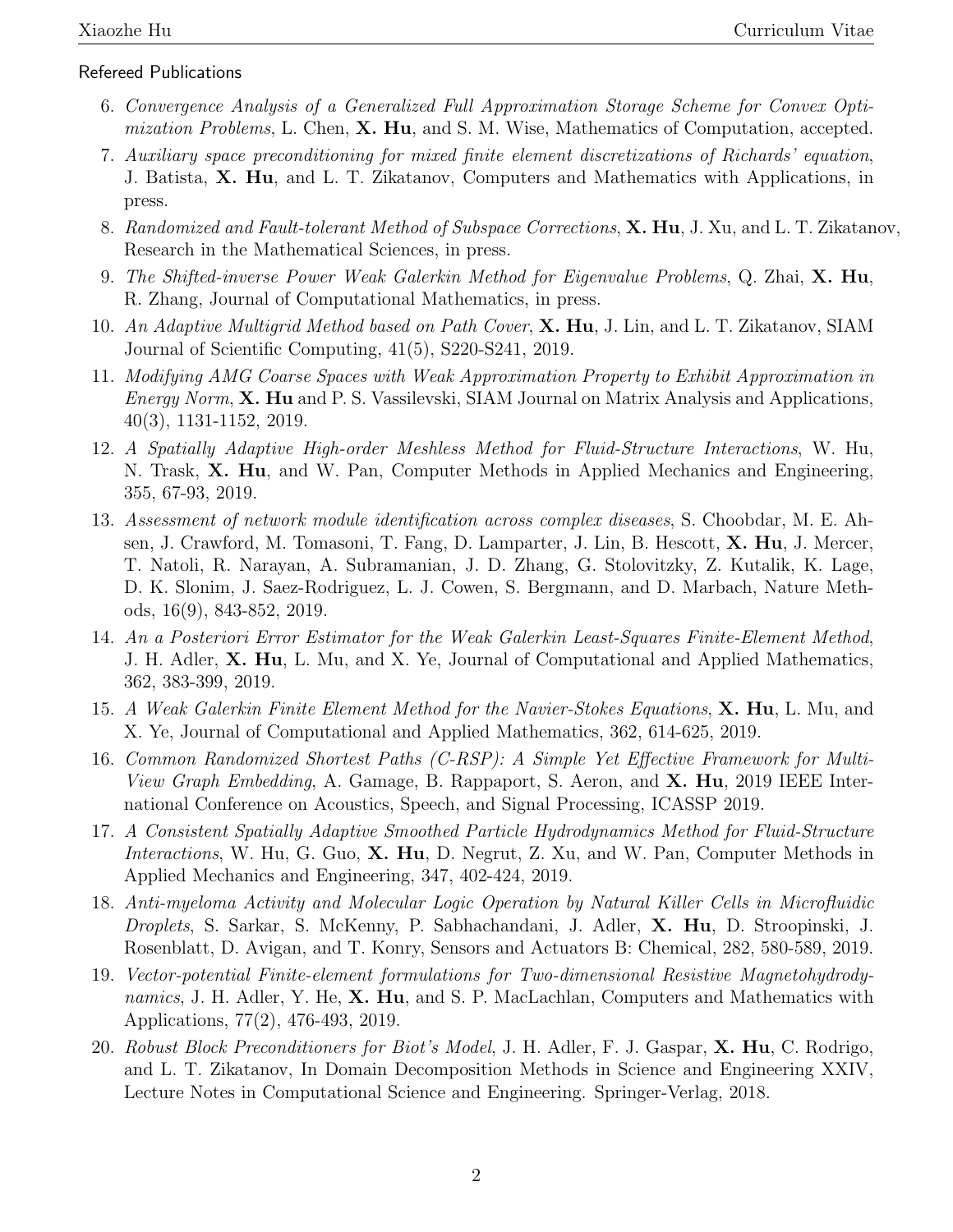- 21. New Stabilized Discretizations for Poroelasticity and the Stokes' Equations, C. Rodrigo, X. Hu, P. Ohm, J. H. Adler, F. J. Gaspar, and L. T. Zikatanov, Computer Methods in Applied Mechanics and Engineering, 341, 467-484, 2018.
- 22. Newton Solvers for Drift-Diffusion and Electrokinetic Equations, A. Bousquet, X. Hu, M. Metti, and J. Xu, SIAM Journal of Scientific Computing, 40(3), B982-B1006, 2018,
- 23. Optimal Interpolation and Compatible Relaxation in Classical Algebraic Multigrid, J. Brannick, F. Cao, K. Kahl, R. Falgout, and X. Hu, SIAM Journal of Scientific Computing, 40(3), A1473- A1493, 2018.
- 24. A Compatible High-order Meshless Method for the Stokes Equations with Applications to Sus*pension Flows*, N. Trask, M. Maxey, and  $X$ . Hu, Journal of Computational Physics, 355, 310-326, 2018.
- 25. Computing the Diffusion State Distance on Graphs via Algebraic Multigrid and Random Projections, J. Lin, L. J. Cowen, B. Hescott, and X. Hu, Numerical Linear Algebra with Applications, 25(3), e2156-e2171, 2018.
- 26. Weak Galerkin Method for the Biot's Consolidation Model, **X. Hu,** L. Mu, and X. Ye, Computer & Mathematics with Applications, 75, 2017-2030, 2018.
- 27. Multigrid Algorithms for hp-version Interior Penalty Discontinuous Galerkin Methods on Polygonal and Polyhedral meshes, P. F. Antonietti, P. Houston, X. Hu, M. Sarti, and M. Verani, Calcolo, 54(4), 1169-1198, 2017.
- 28. Robust Solvers for Maxwell's Equations with Dissipative Boundary Conditions, J. Adler, X. Hu, and L. Zikatanov, SIAM Journal of Scientific Computing, 39(5), S3-S23, 2017.
- 29. Adaptive Finite Element Method for Fractional Differential Equations using Hierarchical Matrices, X. Zhao, X. Hu, W. Cai, and G. Karniadakis, Computer Methods in Applied Mechanics and Engineering, 325, 56-76, 2017.
- 30. Algebraic Multigrid for Least Squares Problems on Graphs with Applications to HodgeRank, C. Colley, J. Lin, X. Hu, and S. Aeron, Graph Algorithms Building Blocks, 2017 IEEE International Parallel and Distributed Processing Symposium Workshops (IPDPSW), Orlando / Buena Vista, FL, USA, 627-636, 2017.
- 31. A Simple Finite Element Method of the Cauchy Problem for Poisson Equation, **X. Hu**, L. Mu and X. Ye, International Journal of Numerical Analysis and Modeling, 14(4-5), 591-603, 2017.
- 32. Numerical Studies of A Class of Linear Solvers for Fine-Scale Petroleum Reservoir Simulation, Z. Li, S. Wu, C.-S. Zhang, J. Xu, C. Feng, and X. Hu, Computing and Visualization in Science, 18(2), 93-102, 2017.
- 33. A Nonconforming Finite Element Method for the Biot's Consolidation Model in Poroelasticity, X. Hu, C. Rodrigo, J. Gasper, and L. Zikatanov, Journal of Computational and Applied Mathematics, 310, 143-154, 2017.
- 34. On the Approximation of Laplacian Eigenvalues in Graph Disaggregation,  $X$ . Hu, J. C. Urschel and L. Zikatanov, Linear and Multilinear Algebra, 65(9), 1805-1822, 2017.
- 35. Compact Moving Least Squares: An Optimization Framework for Generating High Order Compact Meshless Discretizations, N. Trask, M. Maxey, and X. Hu, Journal of Computational Physics, 326, 596-611, 2016.
- 36. Robust Preconditioners for Incompressible MHD Models, Y. Ma, K. Hu, X. Hu, and J. Xu, Journal of Computational Physics, 316, 721-746, 2016.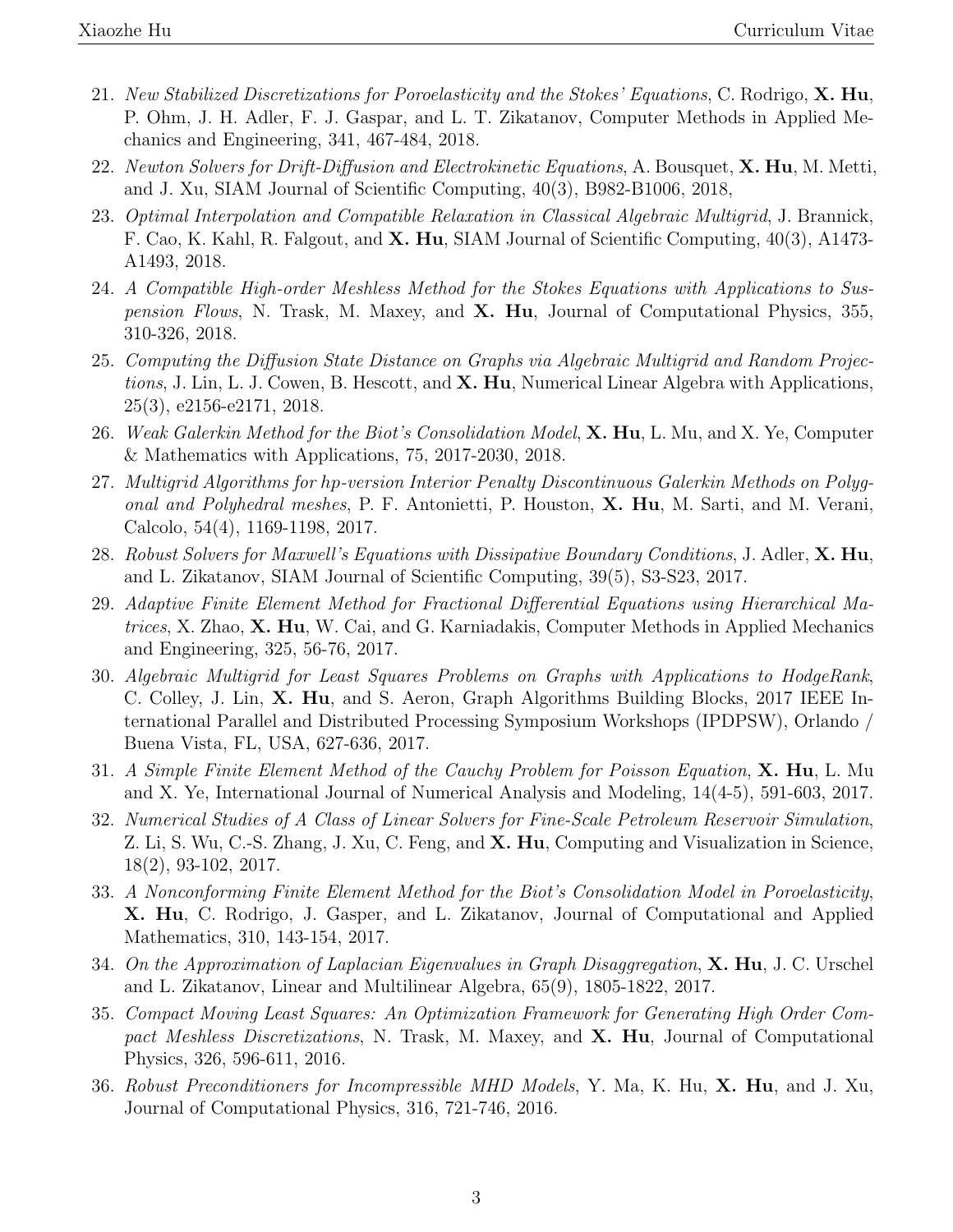- 37. A Two-grid SA-AMG Convergence Bound that Improves When Increasing the Polynomial De*grees*,  $X$ . Hu, P. Vassilevski, and J. Xu, Numerical Linear Algebra with Applications, 23(4), 746-771, 2016.
- 38. Fast Multilevel Solvers for A Class of Discrete Fourth Order Parabolic Problems, B. Zheng, L.P. Chen, **X. Hu**, L. Chen, R.H. Nochetto, and J. Xu, Journal of Scientific Computing, 69(1), 201-226, 2016.
- 39. Stability and Monotonicity for Some Discretizations of the Biot's Consolidation Model, C. Rodrigo, J. Gaspar, X. Hu, and L. Zikatanov, Computer Methods in Applied Mechanics and Engineering, 298(1), 183-204, 2016.
- 40. On Robust and Efficient Parallel Reservoir Simulation on Tianhe-2, W. Guan, C. Qiao, H. Zhang, C.-S. Zhang, M. Zhi, Z. Zhu, Z. Zheng, W. Ye, Y. Zhang, X. Hu, Z. Li, C. Feng, Y. Xu, and J. Xu, SPE Reservoir Characterization and Simulation Conference and Exhibition, SPE 175602-MS, 2015.
- 41. A Finite Element Framework for Some Mimetic Finite Difference Discretizations, with C. Rodrigo, F.J. Gaspar,  $X$ . Hu, and L. Zikatanov, Computers & Mathematics with Applications, 70(11), 2661-2673, 2015.
- 42. A Cascadic Algorithm for Computing the Fiedler Vector of Graph Laplacians, J. Urschel, J. Xu, X. Hu, and L. Zikatanov, Journal of Computational Mathematics, 33(2), 209-226, 2015.
- 43. A Multigrid Solver based on Distributive Smoother and Defect Correction for Oseen Problems, L. Chen, X. Hu, M. Wang, and J. Xu, Numerical Mathematics: Theory, Methods and Applications, 8(2), 237-252, 2015.
- 44. Local Fourier Analysis of Multigrid Methods with Polynomial Smoothers and Aggressive Coarsening, J. Brannick,  $X$ . Hu, C. Rodrigo, and L. Zikatanov, Numerical Mathematics: Theory, Methods and Applications, 8(1), 1-21, 2015.
- 45. Two-Grid Method for Maxwell Eigenvalue Problems, J. Zhou, X. Hu, L. Chen, S. Shu, and L. Zhong, SIAM Journal on Numerical Analysis, 52(4), 2027-2047, 2014.
- 46. On Adaptive Eulerian-Lagrangian Method for Linear Convection-Diffusion Problems, X. Hu, Y.-J. Lee, J. Xu, and C.-S. Zhang, Journal of Scientific Computing, 58(1), 90-114, 2014.
- 47. Application of Auxiliary Space Preconditioning in Field-Scale Reservoir Simulations,  $X$ . Hu, J. Xu and C.-S. Zhang, SCIENCE CHINA Mathematics, 56(12), 2737-2751, 2013.
- 48. A Parallel Auxiliary Grid Algebraic Multigrid Method for Graphic Processing Units, L. Wang, X. Hu, J. Cohen, and J. Xu, SIAM Journal on Scientific Computing, 35(3), C263-C283, 2013.
- 49. Combined Preconditioning with Applications in Reservoir Simulation, **X. Hu**, S. Wu, X. Wu, J. Xu, C.-S. Zhang, S. Zhang, and L. Zikatanov, Multiscale Modeling and Simulation, 11(2), 507-521, 2013.
- 50. Parallel Unsmoothed Aggregation Algebraic Multigrid Algorithms on GPUs, J. Brannick, Y. Chen, X. Hu, and L. Zikatanov, Proceedings of Symposium in honor of Raytcho Lazarov's 40 years research in Computational Methods and Applied Mathematics, Springer Proceedings in Mathematics and Statistics, Vol. 45, 2013.
- 51. Comparative Convergence Analysis of Nonlinear AMLI-cycle Multigrid, **X. Hu**, P. Vassilevski, and J. Xu, SIAM Journal on Numerical Analysis, 51(2), 1349-1369, 2013.
- 52. Development of a Fast Auxiliary Subspace Preconditioner for Numerical Reservoir Simulators, X. Hu, W. Liu, G. Qin, J. Xu, Y. Yan, and C.-S. Zhang, SPE Reservoir Characterization and Simulation Conference and Exhibition, SPE 148388, 2011.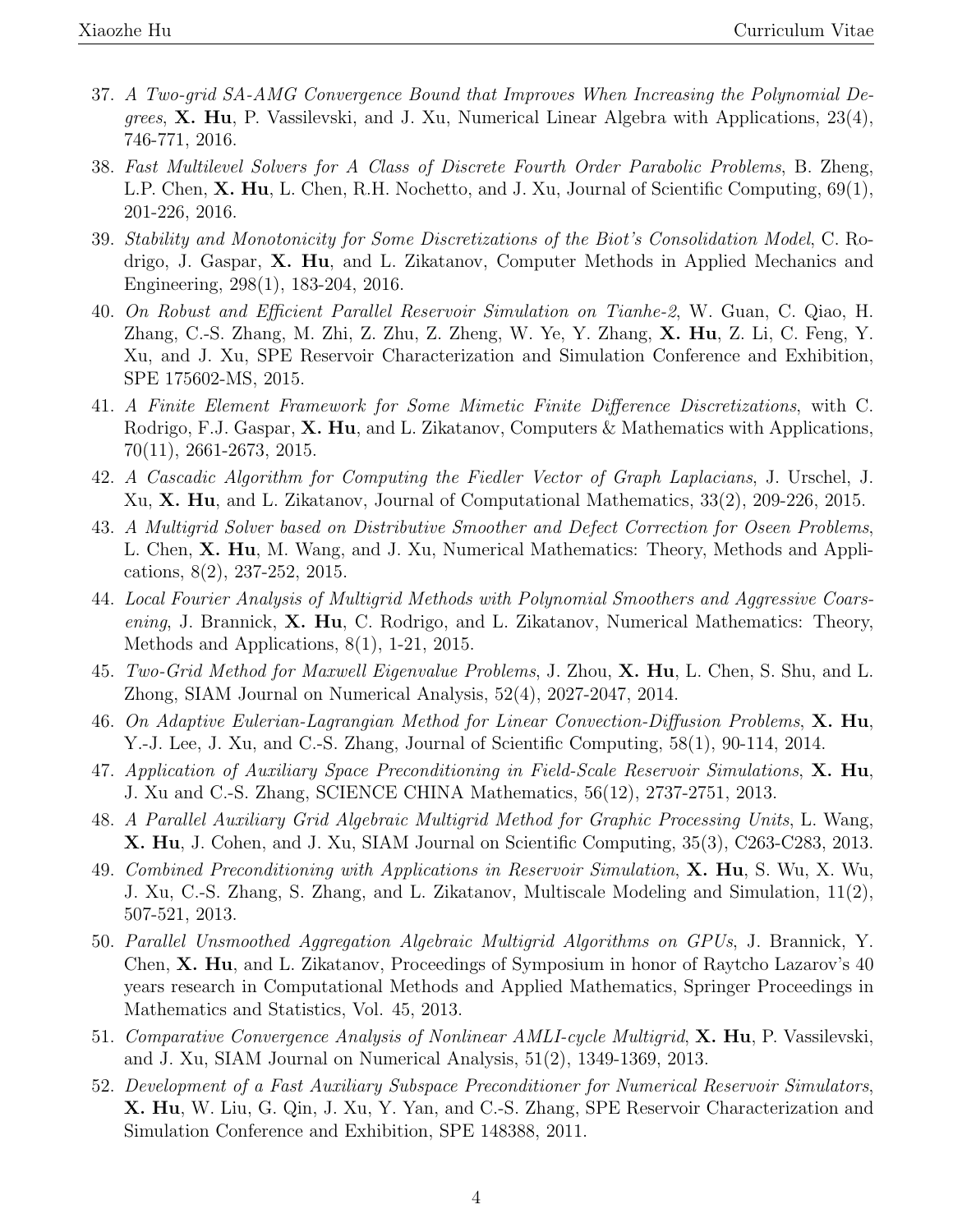- 53. Acceleration of Two-grid Method for Eigenvalue Problems, X. Hu and X.-L. Cheng, Mathematics of Computation, 80, No. 275, 1287-1301, 2011.
- 54. Effects of Integrations and Adaptivity for the Eulerian–Lagrangian Method, J.-W. Jia, X. Hu, J. Xu and C.-S. Zhang, Journal of Computational Mathematics, 29, 367-395, 2011.
- 55. The Boundary Penalty Method for the Diffusion Equation Subject to the Specification of Mass, X. Hu, L. Zhao and A. W. Shaikh, Applied Mathematics and Computation, 186(1), 735-748, 2007.
- 56. Preconditioners for Elliptic Problems via Nonuniform Meshes, X. Hu and X.-F. Ling, Applied Mathematics and Computation, 181(2), 1182-1198, 2006.
- 57. On the Iterative Algorithm for Large Sparse Saddle Point Problems, X.-F. Ling and  $X$ . Hu, Applied Mathematics and Computation, 178(2), 372-379, 2006.

#### Proceedings

58. A Drift-Diffusion Solver Using a Finite-Element Method to Analyze Carrier Dynamics at Ultrahigh Solar Concentrations, E. Carlson, M. Stevens, D. Emerson, X. Hu, J. H. Adler, and T. E. Vandervelde, In Proceedings of the 60th IEEE International Midwest Symposium on Circuits and Systems Conference, Boston, August 6th-9th, 2017.

#### Technical Reports

59. Microphysics of Neutron Star Outer Envelopes in the Periodized, Magnetic Thomas-Fermi Model, T.A. Engstrom, V.H. Crespi, B.J. Owen, J. Brannick, and X. Hu, arXiv:1409.3299 [astro-ph.SR], 24 February, 2015.

#### In Preparation

- 60. Ladder Polynomial Neural Networks, L. Liu, R. Gu, and  $X$ . Hu, in preparation.
- 61. A New Simple Adaptive Finite Element Method for Eigenvalue Problems, J. Hu, X. Hu, H. Wei, N. Yi, in preparation.
- 62. Randomized Fast Subspace Descent Methods, L. Chen, X. Hu, and H. Wu, in preparation.
- 63. Diffusion State Distances: Multitemporal Analysis, Low-dimensional Representations, and Fast *Algorithms*, L. Cowen, K. Devkota, **X. Hu**, J. M. Murphy, and K. Wu, in preparation.

#### Grants

- 1. NSF Grant (MATHBIO), Mining Multi-Layer Protein-Protein Association Network: An Inteqrated Spectral Approach,  $09/01/2018 - 08/31/21$ , Co-PI with L. Cowen (PI),
- 2. Tufts Collaborates, Elimination of Surfactant-Induced Flow Resistance in Superhydrophobic Microchannels,  $09/01/2018$  -  $05/31/19$ , Co-PI with M. Hodes (PI) and J. Adler (Co-PI).
- 3. NSF Grant, Robust Solvers for Coupled Problems with Applications to Electromagnetism and Poromechanics, 09/15/2016 - 08/31/2019, PI.
- 4. DOE Grant (ASCR), Collaboratory on Mathematics for Mesoscopic Modeling of Materials, 11/01/2012 - 10/31/2014, Co-PI. with J. Xu (PI).
- 5. NSF Grant, Collaborative Research: Special Session on Numerical Modeling of Fluids and Structures, 05/01/2013 - 09/01/2013, PI.

### Honors and Awards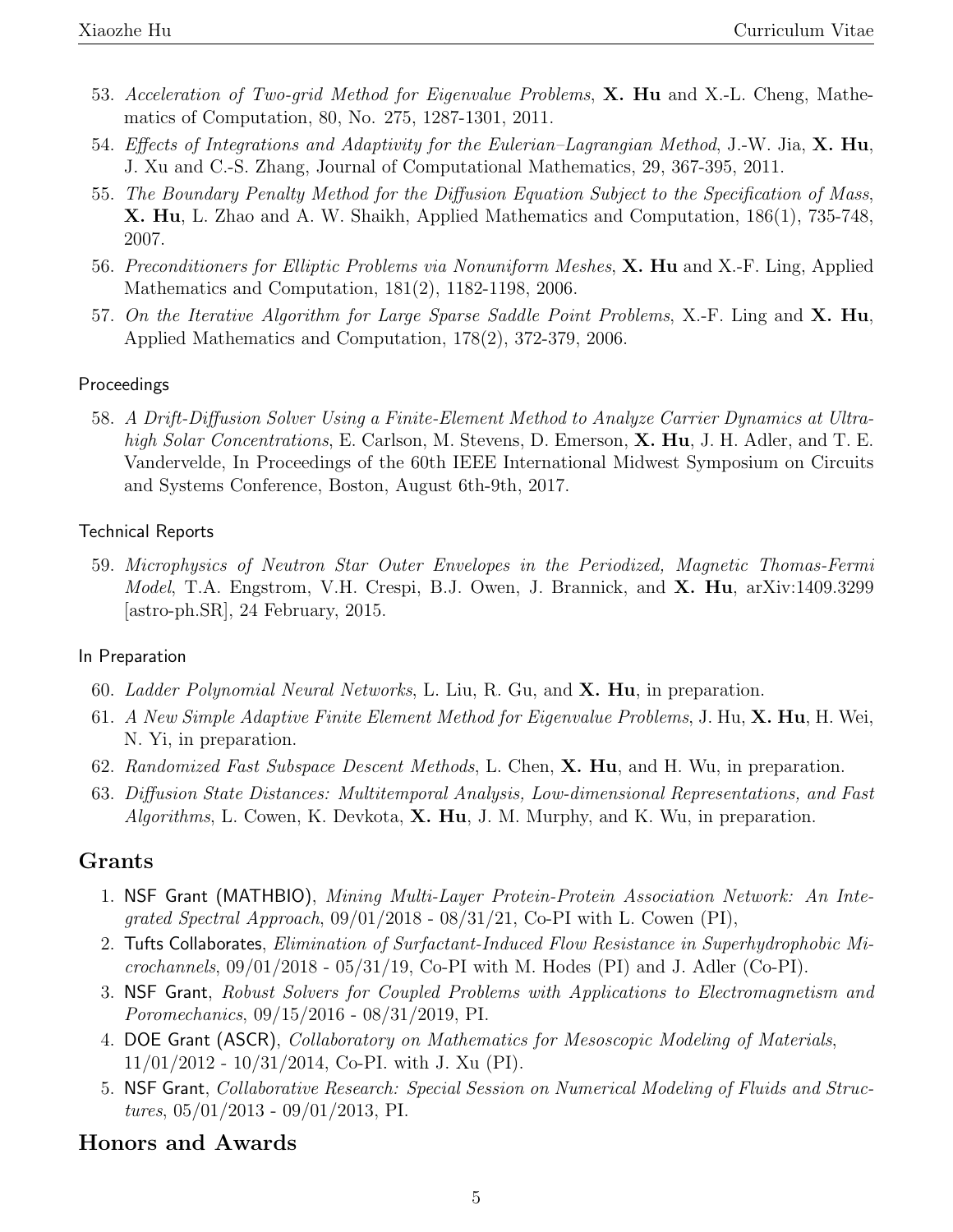- 2016: Best Performer of Disease Module Identification DREAM Challenges (Team Tusk: Jake Crawford, Junyuan Lin, Xiaozhe Hu, Benjamin Hescott, Donna Slonim, Lenore Cowen)
- 2016: Reimann-Louville Award for Best Application Paper at the International Conference on Fractal Differentiation and Its Applications 2016 (paper title: "Fast Solver for Fractional Differential Equations based on Hierarchical Matrices")
- 2009: Outstanding Ph.D. Graduate of Zhejiang Province, Department of Education, China
- 2009: Outstanding Ph.D. Graduate of Zhejiang University, Zhejiang University
- 2004: Samsung Scholarship Award, Samsung Corporation

## Invited Talks

- 1. Robust Preconditioners for Mixed-dimensional Models of Flow in Fractured Porous Media, Kalvåg Workshop: Analysis and Computation of Coupled Problems, Kalvåg, Norway, 11/29/2019.
- 2. Spectral Graph Distance for Biological Networks, 2019 Internatinal Multigrid Conference, Kunming, China, 08/13/2019.
- 3. Multilevel Iterative Methods for Discretized Partial Differential Equations, State Key Laboratory of CAD & CG, Zhejiang University, Hangzhou, China, 08/09/2019.
- 4. Stable Discretizations and Robust Preconditioners for Poroelasticity, School of Mathematics, Southeast University, Nanjing, China, 08/06/2019.
- 5. Robust Preconditioners for Mixed-dimensional Models of Flow in Fractured Porous Media, InterPore2019, 11th Annual Meeting, Valencia, Spain, 05/07/2019.
- 6. Robust Preconditioners for Mixed-dimensional Models of Flow in Fractured Porous Media, AMS Spring Central and Western Joint Sectional Meeting, Hawaii, 03/22/2019.
- 7. Stable Discretizations and Robust Preconditioners for the Biot's Model, SIAM Conference on Computational Science and Engineering, Spokane, Washington, 02/27/2019.
- 8. Robust Preconditioners for the Biot's Model, SIAM Conference on Life Sciences, Minneapolis, 08/09/2018.
- 9. Adaptive Multilevel Finite Element Method for Fractional Differential Equations using Hierarchical Matrices, Fractional PDEs: Theory, Algorithm and Applications, ICERM, 06/22/2018.
- 10. Stable Discretizations and Robust Preconditioners for the Biot's Model, The Computational Mathematics Aspects of Porous Media and Fluid Flow, Lorentz Center, Leiden, Netherlands,  $05/22/2018.$
- 11. Adaptive Multilevel Finite Element Method for Fractional Differential Equations using Hierarchical Matrices, Computational and Applied Mathematics Seminar, Mississippi State University, 03/23/2018.
- 12. Robust Discretization and Preconditioners for the Biot's Model, Workshop on Solvers for Materials with High-Aspect-Ratio Inclusions, Finse, Norway, 01/09/2018.
- 13. Adaptive Multilevel Finite Element Method for Fractional Differential Equations using Hierarchical Matrices, Mathematical Sciences Colloquium, Worcester Polytechnic Institute, 11/10/2017.
- 14. Robust Preconditioners for the Biot's Model, European Conference on Numerical Mathematics & Advanced Applications, Voss, Norway, 09/26/2017.
- 15. Algebraic Multigrid Methods for Computing Diffusion State Distance on Graphs, ICMSEC Seminar, Chinese Academy of Sciences, Beijing, China, 08/09/2017.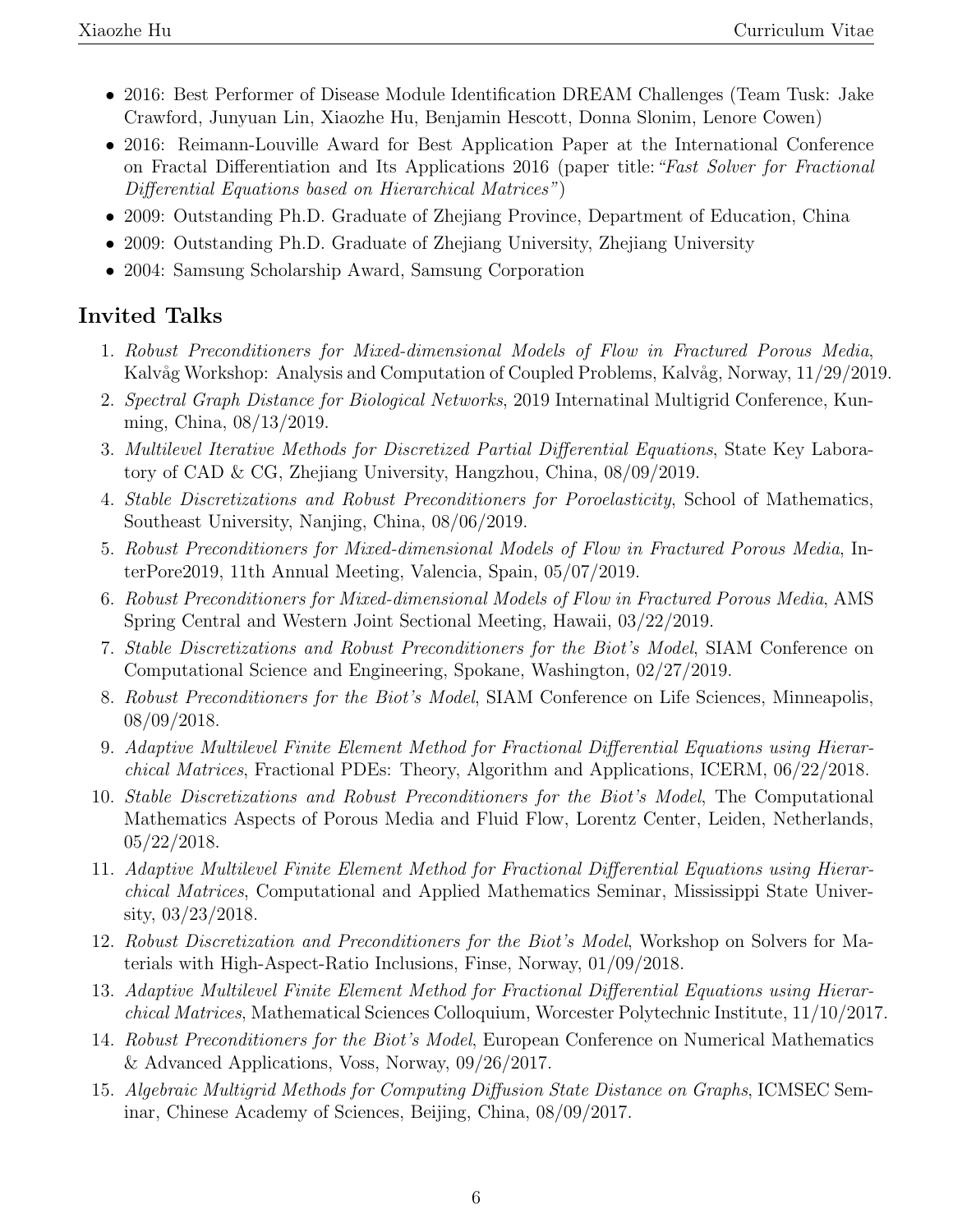- 16. Adaptive Multilevel Finite Element Method for Fractional Differential Equations using Hierarchical Matrices, 2017 PKU Summer Activities on Numerical Methods for PDEs, Peking University, Beijing, China, 07/24/2017.
- 17. Algebraic Multigrid Methods for Computing Diffusion-based Metrics on Graphs, 2017 SIAM Annual Meeting, Pittsburgh, 07/13/2017.
- 18. Efficient Solvers for Mimetic Finite Difference Method for Maxwell's Equations, Polytopal Element Methods in Mathematics and Engineering, University of Milano-Bicocca, Milano, Italy, 07/05/2017.
- 19. Robust Preconditioners for Coupled Problems, MAC Seminar, Centrum Wiskunde & Informatica, Amsterdam, Netherlands, 06/13/2017.
- 20. Robust Preconditioners for Coupled Problems, Seminario Rubio de Francia, Universidad de Zaragoza, Zaragoza, Spain, 06/01/2017.
- 21. Algebraic Multigrid Methods for Computing Diffusion State Distance on Graphs, Maseeh Mathematics & Statistics Colloquium, Portland State University, Portland, 05/05/2017.
- 22. Algebraic Multigrid Methods for Computing Diffusion-Based Metrics on Graphs, Computational Science Seminar, University of Massachusetts Dartmouth, 04/12/2017.
- 23. Efficient Simulation of Asymptotically Disappearing Solutions for Wave Equations, SIAM conference on Computational Science and Engineering, Atlanta, 02/28/2017.
- 24. Plenary talk: Robust Preconditioners for Coupled Problems, The 24th International Conference on Domain Decomposition Methods, Svalbard, Norway, 02/07/2017.
- 25. Fast Graph Laplacian Solvers and Their Applications in Protein Interaction Networks, Applied and Computational Mathematics Seminar, University of California, Irvine, 12/05/2016.
- 26. Fast Graph Laplacian Solvers and Their Applications, CCMA Colloquium, The Pennsylvania State University, 11/28/2016.
- 27. Distance Metrics for Protein Interaction Networks, CCMA Luncheon Seminar, The Pennsylvania State University, 11/28/2016.
- 28. Weak Galerkin Finite Element Method for the Biot's Consolidation Model, The 2nd Annual Meeting of SIAM Central States Section, University of Arkansas at Little Rock, 10/01/2016.
- 29. Randomized Method of Subspace Corrections, CCMA PDEs and Numerical Methods Seminar, The Pennsylvania State University, 06/28/2016.
- 30. Nonconforming Three-field Discretization of Biot's Model in Poroelasticity, 8th International Conference on Porous Media & Annual Meeting, Cincinnati, Ohio, USA, 05/09/2016.
- 31. Convergence Analysis of Finite Element Discretizations for Biot's Equations, Workshop "Flow in Deformable Porous Media", Universidad de Zaragoza, 11/25/2015.
- 32. Finite Element Multigrid Framework for Mimetic Finite Difference Discretizations, Polytopal Element Methods in Mathematics and Engineering, Georgia Institute of Technology, October 28, 2015.
- 33. Effective Solvers for Reservoir Simulation, SIAM Conference on Mathematical and Computational Issues in the Geosciences, Stanford University, 06/29/2015.
- 34. Algebraic Multigrid Method and Its Parallelization, Computational Science Seminar, University of Massachusetts Dartmouth, 04/29/2015.
- 35. Cascadic Multigrid for Eigenvalue Problems and Its Application in Graph Problems, Mathematics Colloquium, Tufts University, 04/17/2015.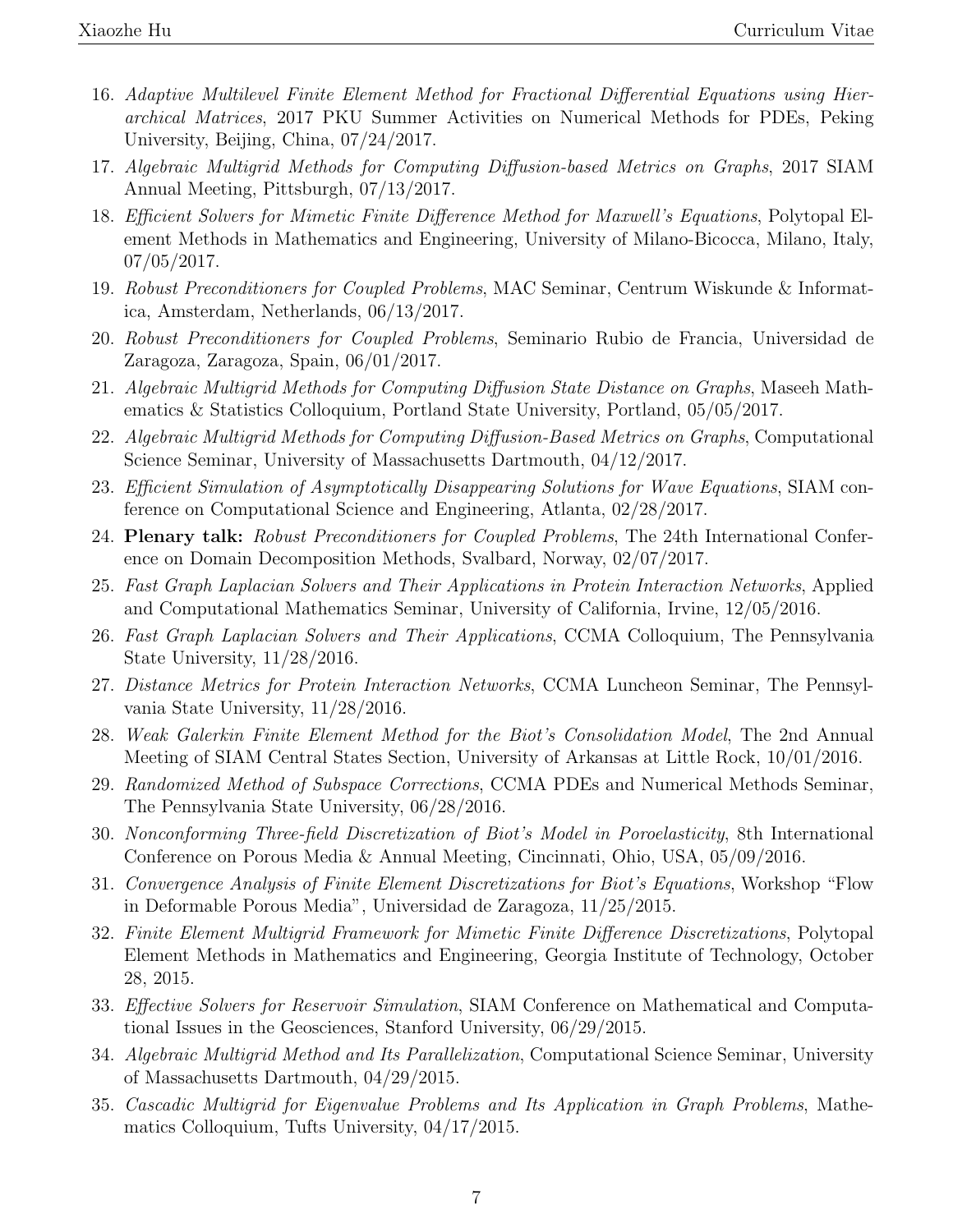- 36. Robust Preconditioners for the Incompressible MHD System, Scientific Computing Seminar, Brown University, 03/27/2015.
- 37. Finite Element Multigrid Framework for Mimetic Finite Difference Discretizations, SIAM Conference on Computational Science and Engineering, Salt Lake City, 03/14/2015.
- 38. On Adaptive Eulerian-Lagrangian Method for Linear Convection-Diffusion Problems, AMS Spring Central Sectional Meeting, Texas Tech University, 04/12/2014.
- 39. Effective Solvers for Reservoir Simulation, Tufts University, 02/12/2014.
- 40. Effective Solvers for Reservoir Simulation, Lawrence Livermore National Laboratory, 11/25/2013.
- 41. Cascadic Multigrid for Eigenvalue Problems and Its Application in Graph Problems, Applied and Computational Mathematics Seminar, University of California, Irvine, 09/20/2013.
- 42. Parallel AMG Method on GPU, 21st International Domain Decomposition Conference, INRIA, Rennes, France, 06/26/2012.
- 43. Parallel Auxiliary Grid AMG Method for GPU, Applied and Computational Mathematics Seminar, University of California, Irvine, 05/07/2012.
- 44. Algebraic Multigrid Methods for Petroleum Reservoir Simulation, 8th International Conference on Scientific Computing and Applications, University of Nevada, Las Vegas, 04/03/2012.
- 45. Effective Preconditioners for Reservoir Simulation, Computational and Applied Mathematics Colloquium, Department of Mathematics, The Pennsylvania State University, 01/13/2012.
- 46. Effective Solvers for Reservoir Simulation, Workshop 4: Numerical Analysis of Multiscale Problems & Stochastic Modeling, Linz, Austria, 12/14/2011.
- 47. Effective Solvers for Reservoir Simulation, Numerical Analysis and PDE Seminar, Department of Mathematics, University of Delaware, 11/10/2011.
- 48. Comparative Converge Analysis of Nonlinear AMLI-cycle Multigrid, 8th International Conference on Large-Scale Scientific Computations, Sozopol, Bulgaria, 06/07/2011.
- 49. Fast Solvers for Reservoir Simulation, 20th International Domain Decomposition Conference, University of California, San Diego, USA, 02/08/2011.

### Contributed Talks

- 1. Robust Preconditioners for Mixed-dimensional Models of Flow in Fractured Porous Media, Preconditioning 2019, Minneapolis, 07/02/2019.
- 2. Subspace Descent Method, The 12th International Conference on Large-scale Scientific Computations, Sozopol, Bulgaria, 06/11/2019.
- 3. Convergence Analysis of the Full Approximation Storage for Nonlinear Problems, The 25th International Domain Decomposition Conference, Newfoundland, Canada, 07/23/2018.
- 4. Convergence Analysis of the Full Approximation Scheme for Nonlinear Problems, The 15th Copper Mountain Conference on Iterative Methods, 03/27/2018.
- 5. Efficient Simulation of Asymptotically Disappearing Solutions for Wave Equations, The 11th International Conference on Large-Scale Scientific Computations, Sozopol, Bulgaria, 06/05/2017.
- 6. Algebraic Multilevel Methods for Computing Diffusion-Based Metrics on Graphs, The 18th Copper Mountain Conference on Multigrid Methods, 03/30/2017.
- 7. Finite Element Framework for Mimetic Finite Difference Discretizations, 2016 SIAM Annual Meeting, Boston, 07/13/2016.
- 8. Efficient Solvers for Asymptotically Disappearing Solutions of Maxwell's Equations, The 14th Copper Mountain Conference on Iterative Methods, 03/22/2016.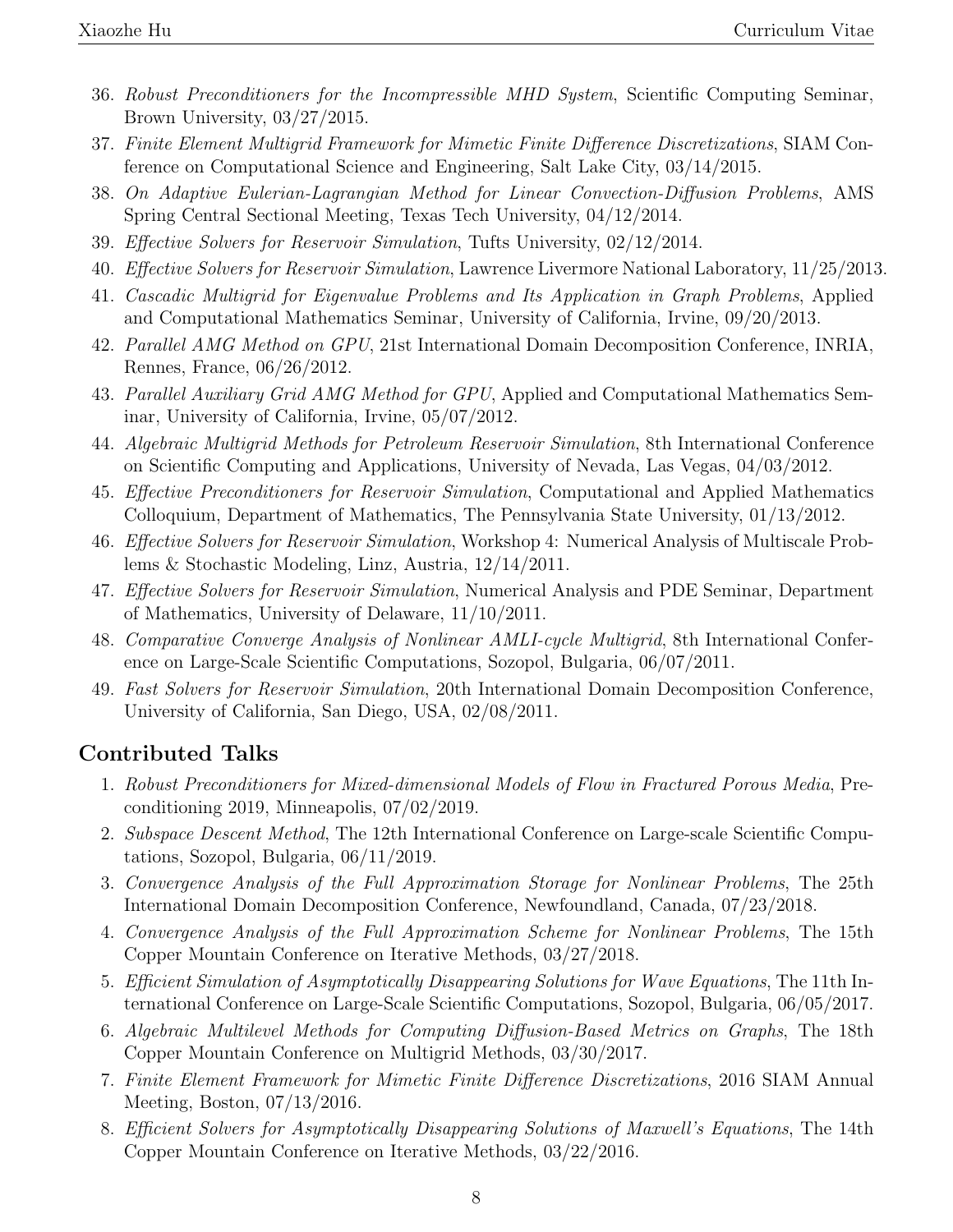- 9. Convergence Analysis of Finite Element Discretizations for Biot's Equations, The 8th International Congress on Industrial and Applied Mathematics, 08/11/2015.
- 10. Convergence Analysis of Finite Element Discretizations for Biot's Equations, The 10th International Conference on Large-Scale Scientific Computations, Sozopol, Bulgaria, 06/09/2015.
- 11. Adaptive Eulerian-Lagrangian Method for Convection-Diffusion Problems, Finite Element Circus, University of Delaware, 10/19/2013.
- 12. Comparative Convergence Analysis of Nonlinear AMLI-cycle Multigrid, Finite Element Circus, Rutgers University, New Jersey, 04/14/2012.
- 13. Adaptive Eulerian-Lagrangian Method for Convection-Diffusion Problems, Workshop on Multilevel and Adaptive Methods, Beijing International Center of Mathematical Research & Peking University, Beijing, China, 08/29/2009.

## Professional Service

- Editorial Board:
	- Petroleum Science, 2015 present
	- Numerical Linear Algebra and Applications, 2018 present
- Referee for Various Journals: e.g. SIAM Journal on Numerical Analysis (SINUM), SIAM Journal on Scientific Computing (SISC), SIAM Journal on Matrix Analysis and Application (SIMAX), Multiscale Modeling and Simulation (MMS), Mathematics of Computation (Math. Comp.), Numerische Mathematik (Num. Math.), Computer Methods in Applied Mechanics and Engineering (CMAME), Numerical Linear Algebra and Applications (NLAA), Journal of Computational Physics (JCP), Mathematical Models and Methods in Applied Sciences (M3AS), Applicable Analysis (AA), Advances in Applied Mathematics and Mechanics (AAMM), Advances in Computational Mathematics (ACOM), Applied Mathematical Modeling (AMM), BIT Numerical Mathematics (BITN), Computers and Mathematics with Applications (CAMWA), International Journal of Computer Mathematics (IJCM), Journal of Computational and Applied Mathematics (JCAM), Journal of Numerical Methods of Partial Differential Equations (NMPDE), Petroleum Science (PetroSci), and other proceeding journals.
- Reviewer for Department of Energy:
	- DOE office of Advanced Scientific Computing Research, 2012 present
- Reviewer for Swiss National Science Foundation: 2018
- Scientific Committee Member:
	- 12th International Conference on Large-Scale Scientific Computations, Sozopol, Bulgaria. 06/10/2019 - 06/14/2019
	- 11th International Conference on Large-Scale Scientific Computations, Sozopol, Bulgaria. 06/05/2017 - 06/09/2017
	- 10th International Conference on Large-Scale Scientific Computations, Sozopol, Bulgaria. 06/08/2015 - 06/12/2015
- Summer School Organizer:
	- Summer School on Finite Element Methods, 08/04/2015 08/07/2015, Beijing Center for Scientific and Engineering Computing, Beijing University of Technology, Beijing, China
- Workshop Organizer:
	- Workshop on Finite Element Methods, 08/08/2015 08/09/2015, Beijing Center for Scientific and Engineering Computing, Beijing University of Technology, Beijing, China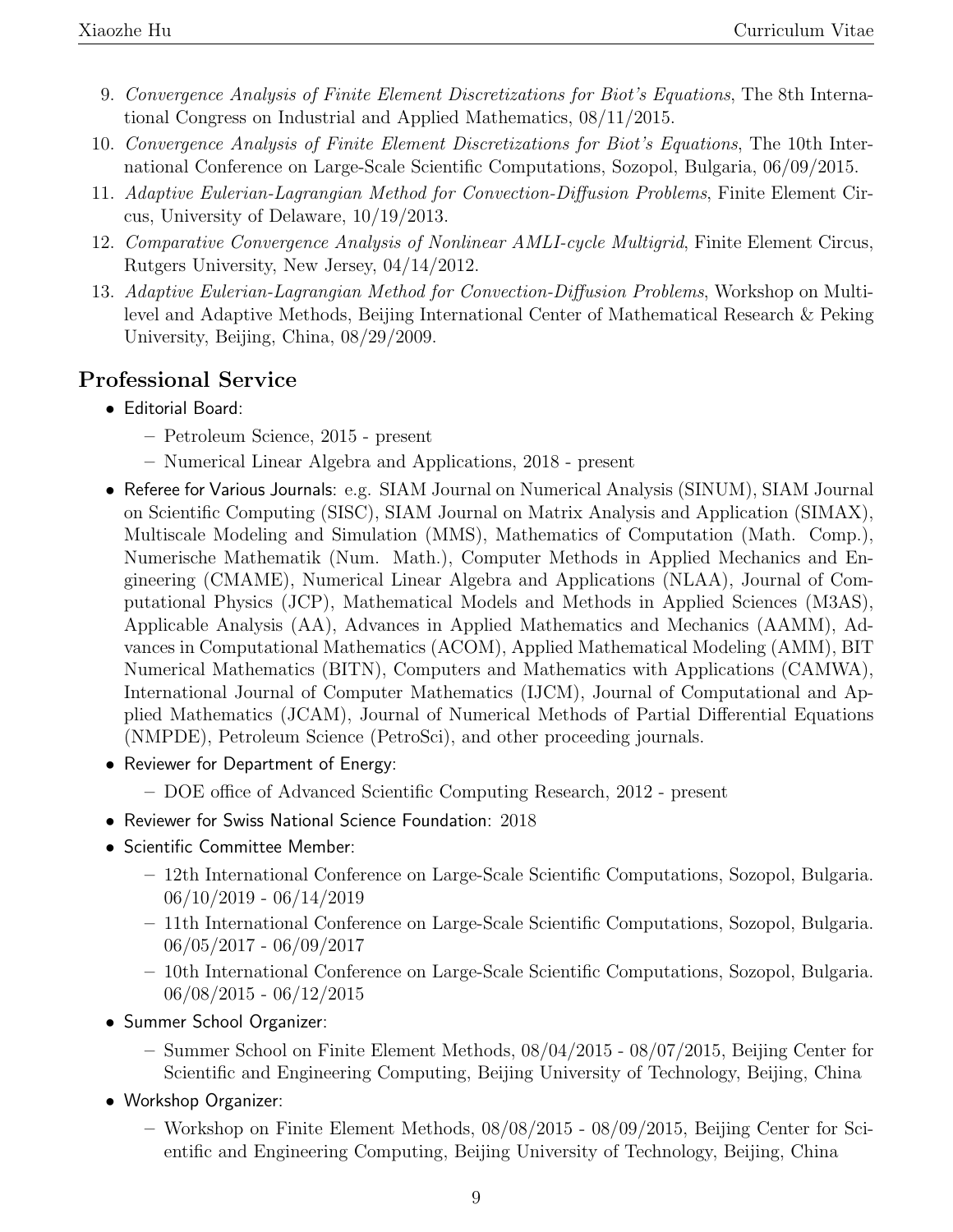- Minisymposium Organizer:
	- Recent Advances in Multigrid Methods and Their Applications, Preconditioning 2019, 07/01/2019-07/03/2019, Minneapolis, Minnesota, USA.
	- Large Scale Machine Learning: Multiscale Algorithms and Performance Guarantees, 12th International Conference on Large-Scale Scientific Computations, 06/10/2019-06/14/2019, Sozopol, Bulgaria.
	- Recent Advances in Numerical Methods for Flow in Deformable Porous Media, 12th International Conference on Large-Scale Scientific Computations, 06/10/2019-06/14/2019, Sozopol, Bulgaria.
	- Recent Advances in Multilevel Solvers, 2019 SIAM Conference on Computational Science and Engineering, 02/25/2019-03/01/2019, Spokane, Washington, USA.
	- Development of Multigrid Methods for Coupled Physcis Applications, the 25th International Conference on Domain Decomposition Methods, 07/23/2018-07/27/2018, Newfoundland, Canada.
	- Novel Numerical Methods for Multiphysics Problems, The 3rd Annual Meeting of SIAM Central States Section, 09/29/2017-10/01/2017, Fort Collins, Colorado, USA.
	- Advanced Discretizations and Solvers for Coupled Systems of Partial Differential Equations, 11th International Conference on Large-Scale Scientific Computations, 06/05/2017- 06/10/2017, Sozopol, Bulgaria.
	- Novel Numerical Methods for Maxwells Equations and Magnetohydrodynamics, 2017 SIAM Conference on Computational Science and Engineering, 02/27/2017-03/03/2017, Atlanta, USA.
	- Robust Solvers for Multiphysics Problems, the 24th International Conference on Domain Decomposition Methods, 02/06/2017-02/10/2017, Svalbard, Norway
	- Novel Numerical Methods on Polyhedral Meshes, 2016 SIAM Annual Meeting, 07/11/2016- 07/16/2016, Boston, USA.
	- Numerical Simulations in Poromechanics, 8th International Congress on Industrial and Applied Mathematics, 08/10/2015-08/14/2015, Beijing, China.
	- Numerical Methods for Multiphysics Problem, 10th International Conference on Large-Scale Scientific Computations, 06/08/2015 - 06/12/2015, Sozopol, Bulgaria.
	- Numerical Modeling of Fluids and Structures, 9th International Conference on Large-Scale Scientific Computations, 06/03/2013 - 06/07/2013, Sozopol, Bulgaria.

## Tufts Service

- Member of Faculty Research Support Advisory Committee: Tufts University, October 2018-2019.
- Member of School of Engineering Curriculum Committee: School of Engineering, Tufts University, 2017-Present.
- Faculty Advisor for SIAM Student Chapter: Department of Mathematics, Tufts University, June 2015- July 2019.
- Member of Academic Review Board: School of Arts and Sciences, Tufts University, 2014-Present.
- Course Assignment Comittee Member: Department of Mathematics, Tufts University, 2018.
- Graduate Committee Member: Department of Mathematics, Tufts University, 2014-Present.

## Advising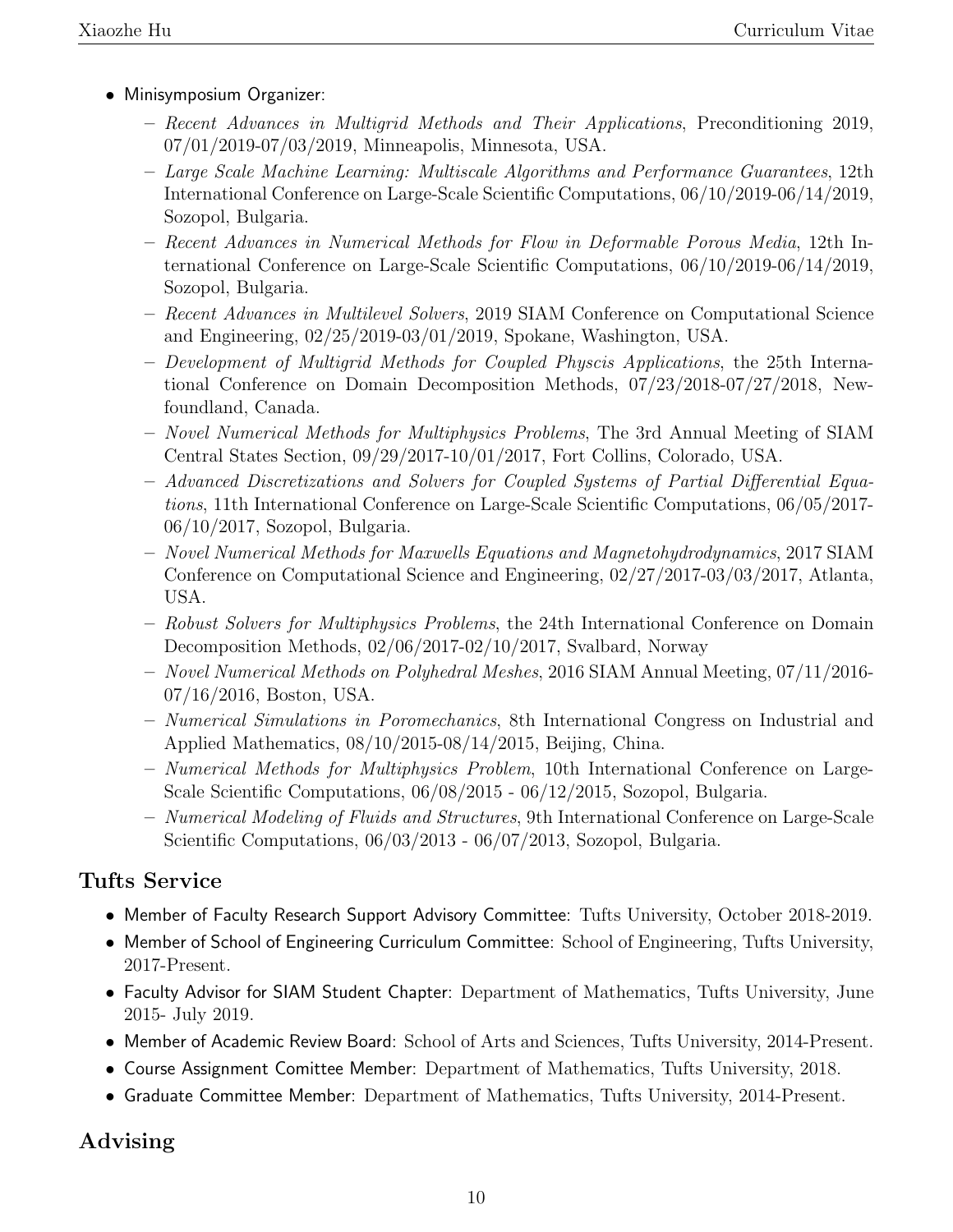- Ph.D. Students: Junyuan (Joanne) Lin (Tufts University, 2014 2019), Peter Ohm (Tufts University, 2015 - present), Casey Cavanaugh (Tufts University, 2016 - present), Anca Andrei (Tufts University, 2018 - present), Kaiyi Wu (Tufts Univeristy, 2018 - present), Michael Mayer (Mechanical Engineering, Tufts University, 2018 - present)
- Master Students: Charles Colley (Master, Tufts University, 2016 2018), Yue Shen (Master, Tufts University, 2017 - 2019)
- Undergraduate Students: Charles Colley (Senior Honors Thesis, Tufts University, 2015 2016), Hanyao Zhang (Senior Honors Thesis, Tufts University, 2015 - 2016), Zian Jiang (Tufts Univeristy, 2017 - present) Phong Hoang (Tufts University, 2018 - present) Taoli Shen (Tufts University, 2019 - present)
- Senior Honors Thesis Committee Member: Anuththari Gamage (Electrical and Computer Engineering, Tufts University, 2018)
- Master Dissertation Defense Committee Member: Michael Mayer (Mechanical Engineering, Tufts University, 2018), Samuel Polk (Tufts University 2018), Daniel Dinjian (Computer Science, Tufts University, 2019)
- Doctoral Dissertation Defense Committee Member: David Emerson (Tufts University, 2015), Thomas Berson (Tufts University, 2015), Meghan O'Connell (Tufts University, 2016), Qiong Wu (Tufts University, 2016), Jiani Zhang (Tufts University, 2017), Melody Takeuchi (Tufts University, 2017), Xiao Xiao (Mechanical Engineering, Tufts University, 2017), Jie Li (Tufts University, 2018), Hiroshi Otomo (Tufts University, 2018), Hongyan Wang (Tufts University, 2019), Hao Cui (Computer Science, Tufts University, 2019), Liangchun Xu (Mechanical Engineering, Tufts University, 2020)
- Major Advising:
	- Class of 2022: Theogene Micomyiza (Computer Science, Applied Mathematics)
	- Class of 2021: Sean Kumar (Applied Mathematics, Economics); Joshua Schellinger (Applied Mathematics)
	- Class of 2020: Sebastian Coates (Computer Science, Applied Mathematids, Minor in Music); Rose Smith (Applied Mathematics, Minor in Finance)
- Pre-Major Advising:
	- 2017: Jeremy Arbesfeld; Zachary Bernstain; Sean Kumar; Bo Lan; Matthew Oh; Joshua Schellinger; William Scott; Jacob Shrader
	- 2018: Avery Abel; Camille Anderson; Andrea Boe; Reed Kass-Mullet; Santiago Martinez-Moure; Robert Nooney; Max Price; Tom Reynolds; Daniel Saias; Meredith Schwartz

## Teaching Experiences

- Spring 2020, Tufts University, MATH 226: Numerical Linear Algebra
- Fall 2019, Tufts University, MATH 225: Numerical Analysis
- Fall 2019, Tufts University, MATH 34: Calculus II
- Spring 2019, Tufts University, MATH 252: PDE II
- Fall 2018, Tufts University, MATH 150: Numerical Optimization
- Fall 2018, Tufts University, MATH 34: Calculus II (Coordinator)
- Spring 2018, Tufts University, MATH 250: *Graph Algorithms*
- Spring 2018, Tufts University, MATH 34: Calculus II (Coordinator)